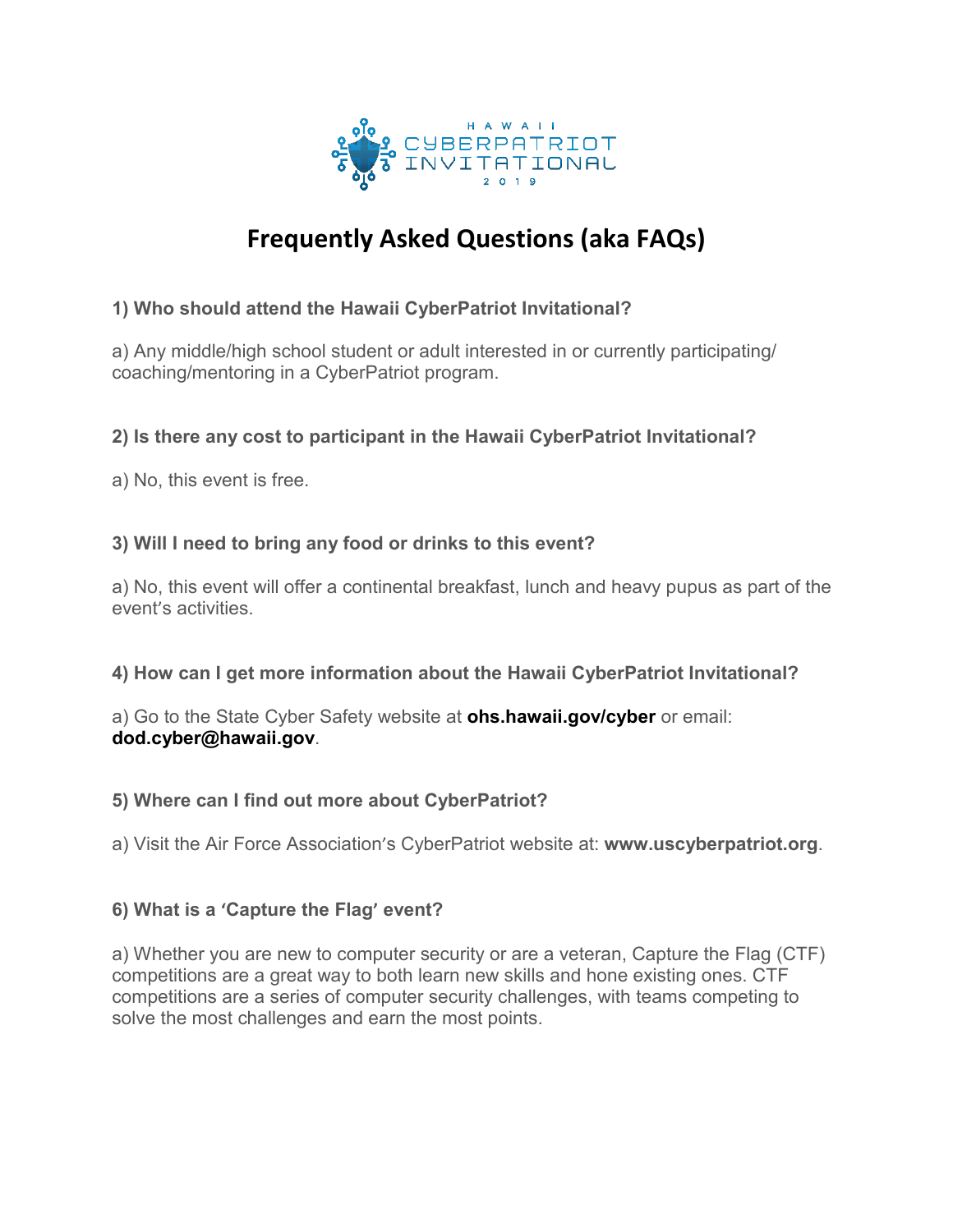## **7) What will students learn from this event?**

a) Students will learn various cyber defense skill sets such as Cryptography, Log Analysis, Programming, OSINT, Malware Analysis, and Network Traffic Analysis.

# **8) What is the goal of the Cyber Patriot Invitational?**

a) The goal of the event is to give students another avenue to continue to hone and learn skill sets that are crucial in the future for the protection and defense of people, businesses, and infrastructure.

# **9) How is this related to Cyber Patriot?**

a) The event was created to compliment the Cyber Patriot program by providing information in a new and different way to give students a different perspective on the same topic. Assisting the program by broadening student's skill sets in specific topics in order to prepare them for some of the more unique challenges CyberPatriot provides.

# **10) What is the minimum hardware requirements students need to participate?**

a) At minimum, the students will need a WiFi capable device that has a web browser to participate.

## **11) What are the recommended computer specifications?**

- a) Students may need to perform the following (and more) during the event:
	- i) Installation of software
	- ii) Review of network traffic
	- iii) Write code

b) As such, it would be best for students to attend with a fully functioning Windows, Mac, or Unix device that allows them to run and operate a wide range of software.

## **12) What else may students need during the event?**

a) It is recommended that students also bring a notebook and a pen/pencil to take notes with. Classes will be run throughout the event for students who are unfamiliar with certain topics and would like to take the opportunity to learn.